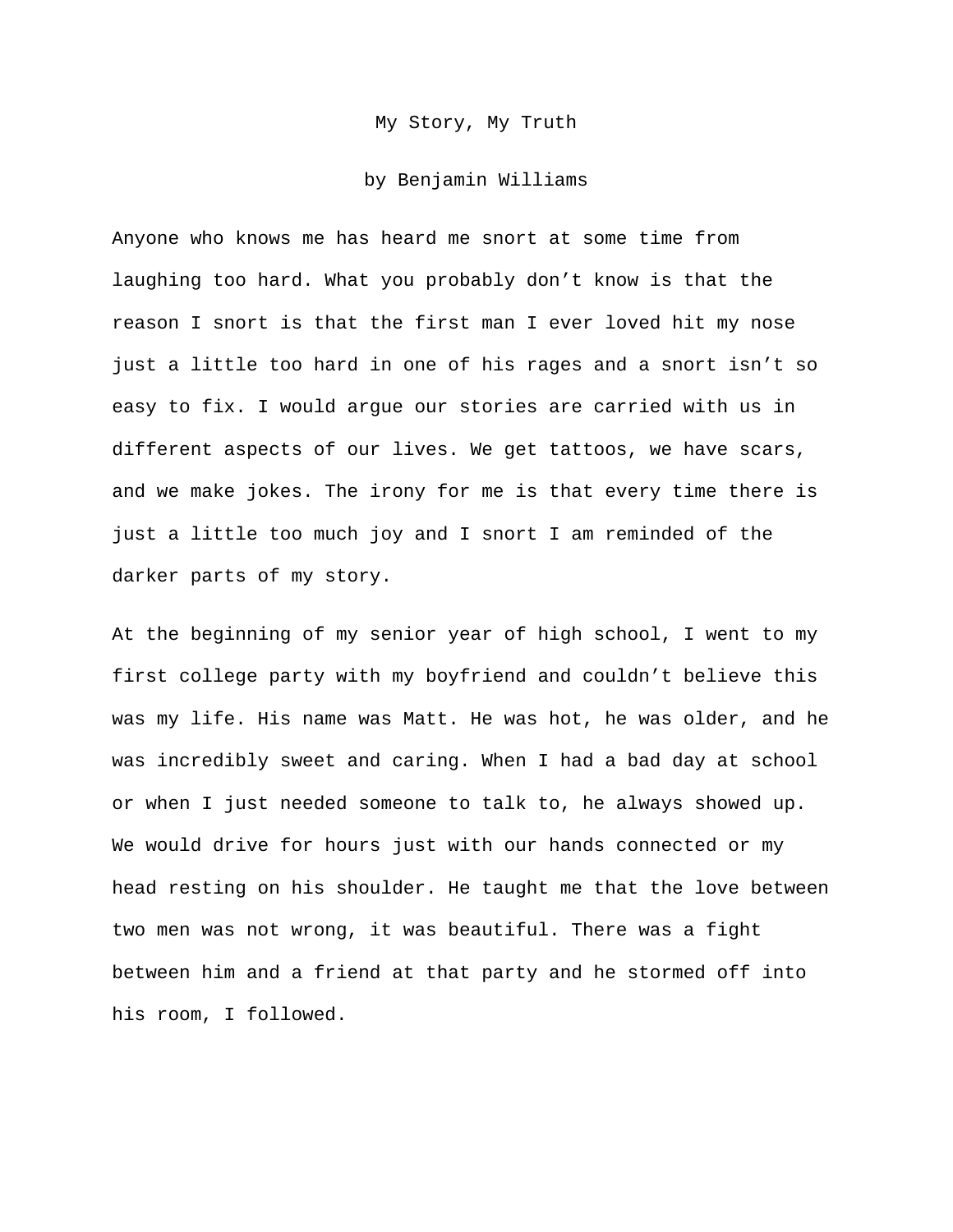He then showed me the other part of him that was angry, bitter, and violent. The door closed, I spoke, he grabbed, and my arms burned. He was stronger than me and taller than me and his force pushed me into a wall. Silence. In the beautiful green of eyes of his, I saw his want to hurt me and to hit me. He didn't in that moment, but I will never forget the rage I saw and would come to know well. As time ticked on, the look of rage in those beautiful green eyes turned into bruises on my skin hidden by a Northface jacket in September or a long sleeve shirt in May. The bruises and the hits hurt, yet the way my mind began to make sense of them still terrifies me. I justified what he did as an error I must have made, my self-worth was gone, and I wore a mask every day when I went to SGA meetings, greeted new students, and painted that extrovert face on my broken interior. The worst part was ahead, but I believed this chapter could still have a happy ending.

Fast forward to the summer before my sophomore year of college and my time as a new student orientation leader at Georgia State was coming to an end and the beautiful green eyes of the man who I thought was the love of my life were still around. He was much better or maybe I was just better at rationalizing it. To be completely honest, I am not sure which of the statements I just made is true.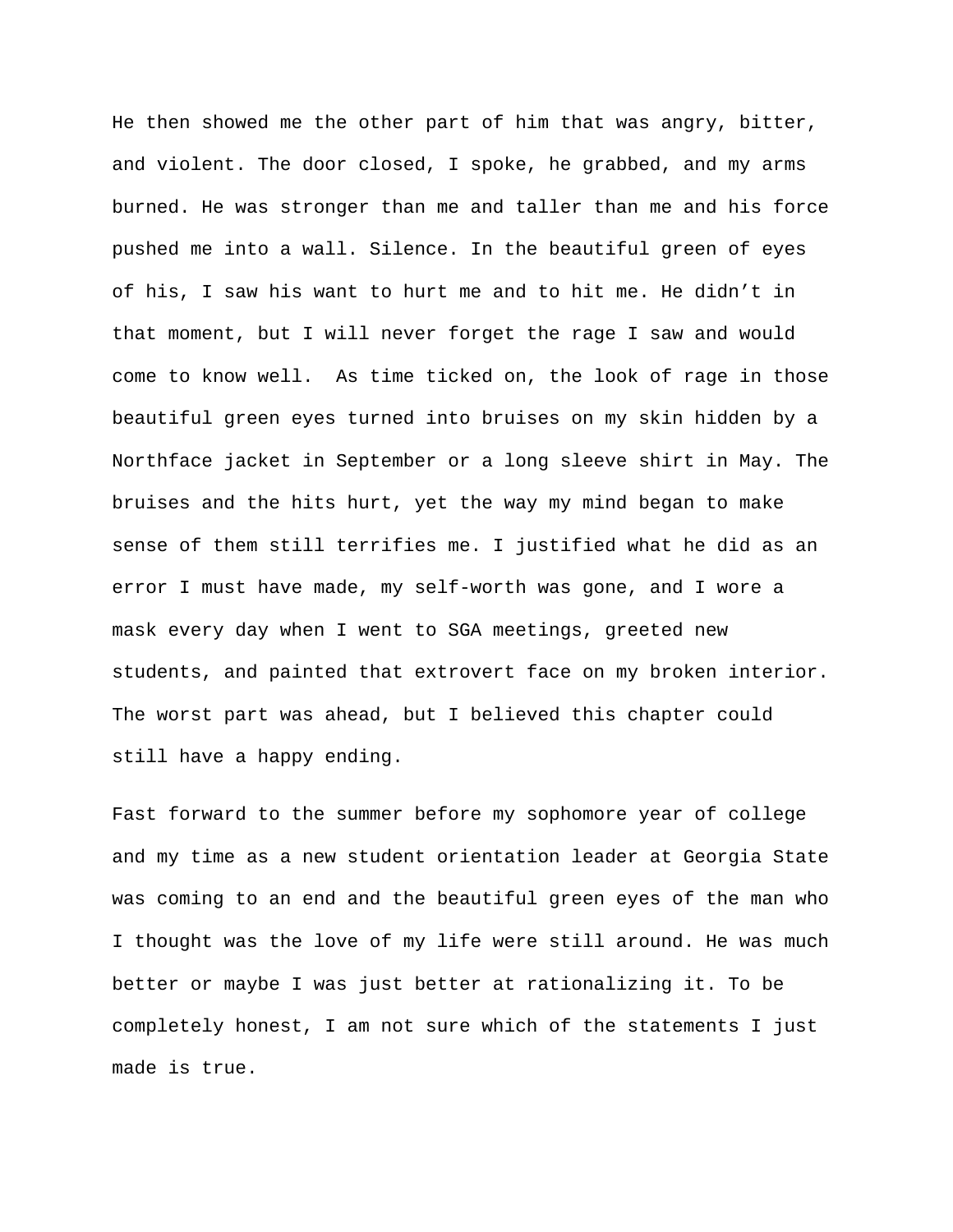It was July and he took me out to dinner and we danced and all seemed to be perfect in the world. That night we came home and all I could think about was passing out. I can remember clearly going to the kitchen to grab a drink and coming back to a kiss from the man who I had fallen so deeply in love with in between the blows he dealt me. Well kisses turned into other things that ended with the question, "do you want to?" My answer was no, but my choice was removed. I felt my wrists burn the same way they did that first night he ever laid hands on me and that night the man I loved became the man who assaulted me. I found myself with an incredible darkness remaining in what seemed to be a promising world. My entire body burned with emotion, hate, sadness, and pain. He was still stronger and taller than me, which he used to take from me the last piece of myself I saved for someone else in hope for a brighter future. Every second is etched into my mind.

For days after, a bruise on my left wrist sit as a reminder of the violence of that night tortured me so I went and got a tattoo to rest above it. A lock in the shape of a heart to represent the marks left on my heart and mind that may stop me from ever sharing myself with another in the same way again. We talk about trigger warnings, but what do you when you are walking down the aisles of a grocery store in Oxford, Ohio when